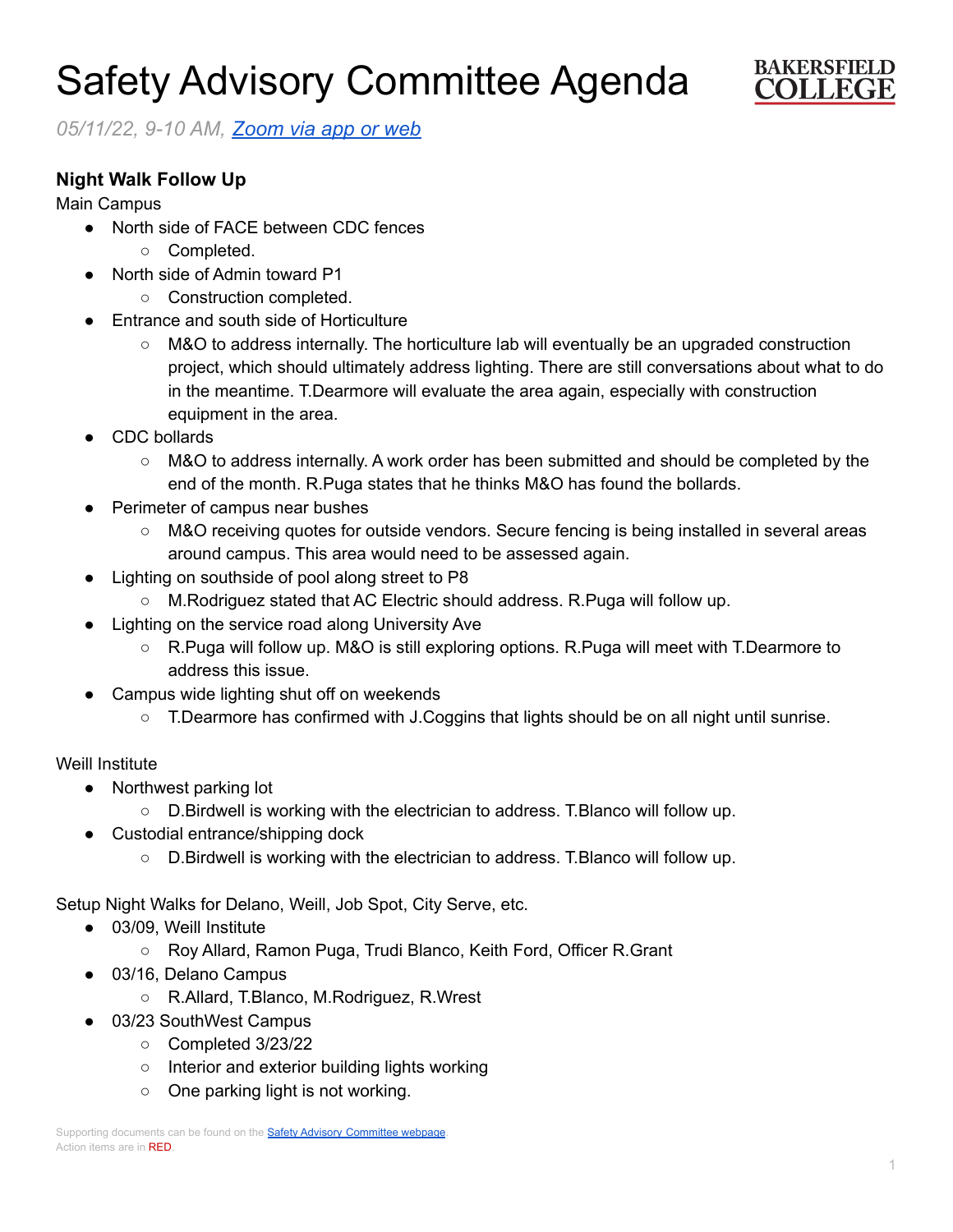*05/11/22, 9-10 AM, [Zoom](https://cccconfer.zoom.us/j/95588517472?pwd=OTV2dmFlMHN3dWkxRndrem1YL2dQQT09) via app or web*

- Job Spot
	- L.Morgan, T.Dearmore
- **City Serve** 
	- L.Morgan, T.Dearmore

## **Charge Review**

Confirm if committee charge needs submission to Academic Senate (T.Dearmore, R.Allard, T.Johnson)

## **Clery Compliance**

Safety Campaigns Updates (T.Dearmore)

- E-Mail Fraud
	- Sent to BC all and Enrolled Students
- Sexual Assault Awareness Month

Report Exec Review (T.Dearmore)

● T.Dearmore is working on sorting this data.

Maxient Review (T.Dearmore, N.Damania)

● T.Dearmore working on this with N.Damania.

Active Shooter Training Subcommittee (T.Dearmore, T.Blanco, K.Ford, T.Thoms)

● Updates

## **Safety Training Handling Chemicals**

OSHA requirements (D.Rosenthal)

● Cal OSHA 5199 for chemical hygiene plan

SDS Data Sheets Subcommittee (T.Blanco, R.Allard, R.Puga, D.Rosenthal, T.Thoms)

- Updates; Goal is to identify all places on campus that need SDS sheets and training.
- Information from DO Risk Management (T.Blanco)

## **Flex Hours for Safety Training**

Updates on August Flex Week training sessions

- Active Shooter Training (1.5 hrs)
- First Aid/CPR/Stop The Bleed Review (1.5 hrs)
- Safety Data Sheets Training (T.Thoms)
- Emergency Responder Training (College Safety)
- Campus Security Authority Training (College Safety)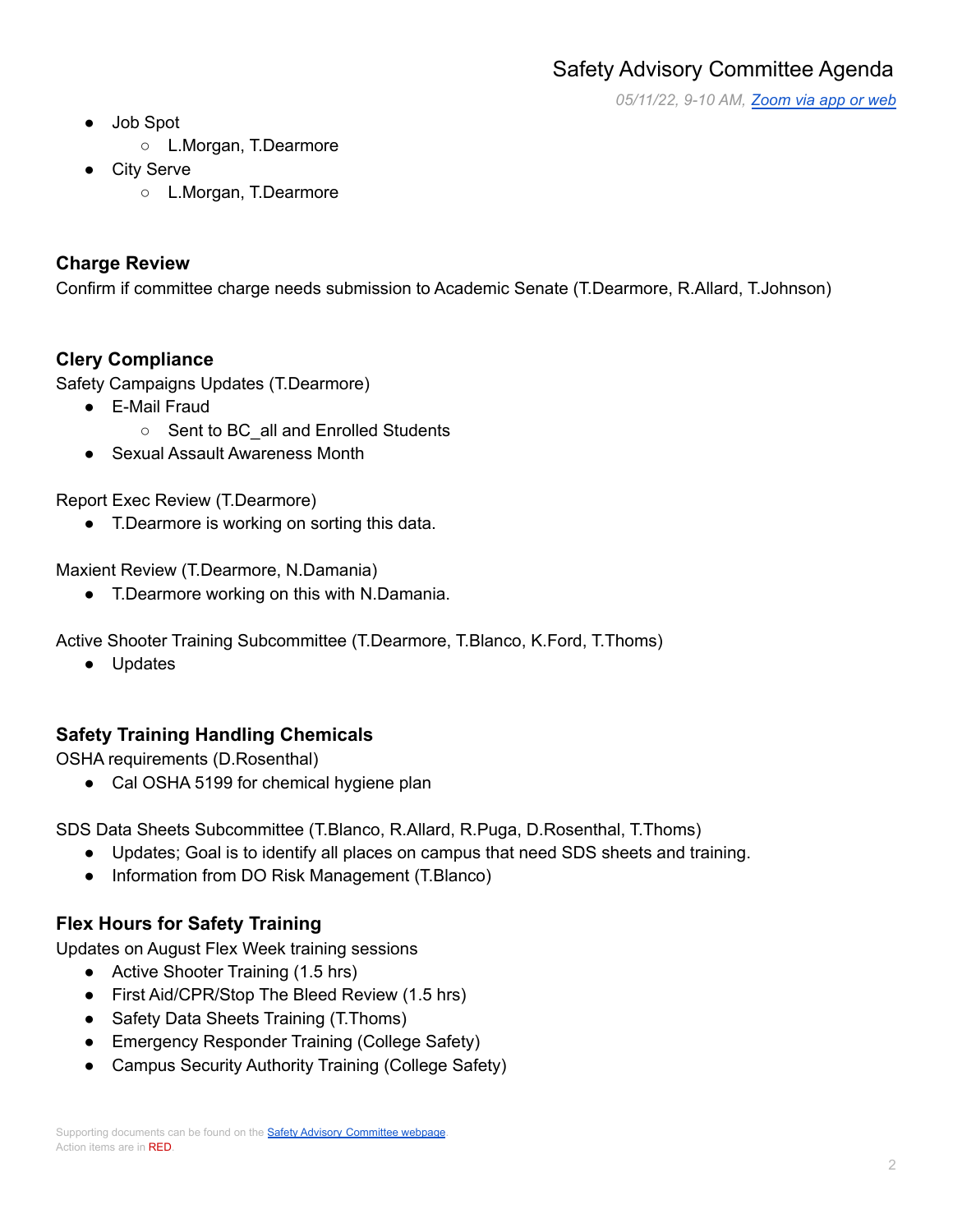## Safety Advisory Committee Agenda

*05/11/22, 9-10 AM, [Zoom](https://cccconfer.zoom.us/j/95588517472?pwd=OTV2dmFlMHN3dWkxRndrem1YL2dQQT09) via app or web*

## **Review & Update Emergency Response Procedures**

Updates from Risk Management

## **COVID Protocols**

Updates (College Safety, Risk Management)

#### **Roundtable Updates**

M&O (R.Puga)

- Courtesy Cart service decals and posts (R.Puga, C.Glaser)
	- Need to install stickers on metal signage
- Trees by Agriculture area
- Portable shower in P11
- New LED lighting in P3.

#### HR (J.Fisher)

- Title IX campus-wide training updates
	- Provided one in person training where few people attended
	- HR procedure might be updated in the future
	- Looking into providing training with outside contractor

Food Services (F.Cabuena)

CDC

Events (L.Prendez)

College Safety (T.Dearmore)

Student Life

Risk Management (T.Blanco)

- Update on emergency system (Activate)
- Working on a bid for the purchase of software to update AEDs